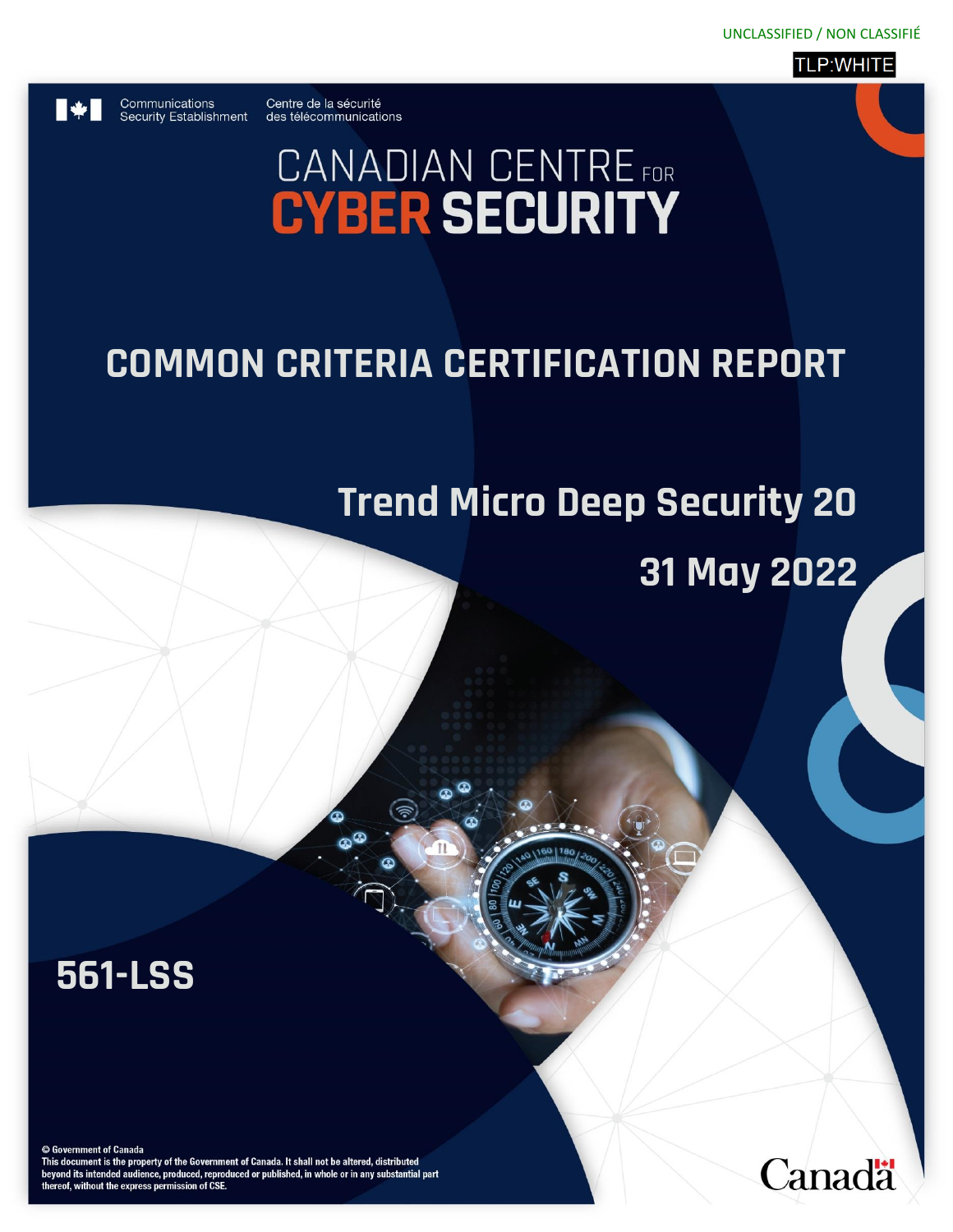

## **FOREWORD**

This certification report is an UNCLASSIFIED publication, issued under the authority of the Chief, Communications Security Establishment (CSE).

The Information Technology (IT) product identified in this certification report, and its associated certificate, has been evaluated at an approved testing laboratory established under the Canadian Centre for Cyber Security (a branch of CSE). This certification report, and its associated certificate, applies only to the identified version and release of the product in its evaluated configuration. The evaluation has been conducted in accordance with the provisions of the Canadian Common Criteria Program, and the conclusions of the testing laboratory in the evaluation report are consistent with the evidence adduced.

This report, and its associated certificate, are not an endorsement of the IT product by Canadian Centre for Cyber Security, or any other organization that recognizes or gives effect to this report, and its associated certificate, and no warranty for the IT product by the Canadian Centre for Cyber Security, or any other organization that recognizes or gives effect to this report, and its associated certificate, is either expressed or implied.

If your organization has identified a requirement for this certification report based on business needs and would like more detailed information, please contact:

Canadian Centre for Cyber Security Contact Centre and Information Services [contact@cyber.gc.ca](mailto:contact@cyber.gc.ca) | 1-833-CYBER-88 (1-833-292-3788)

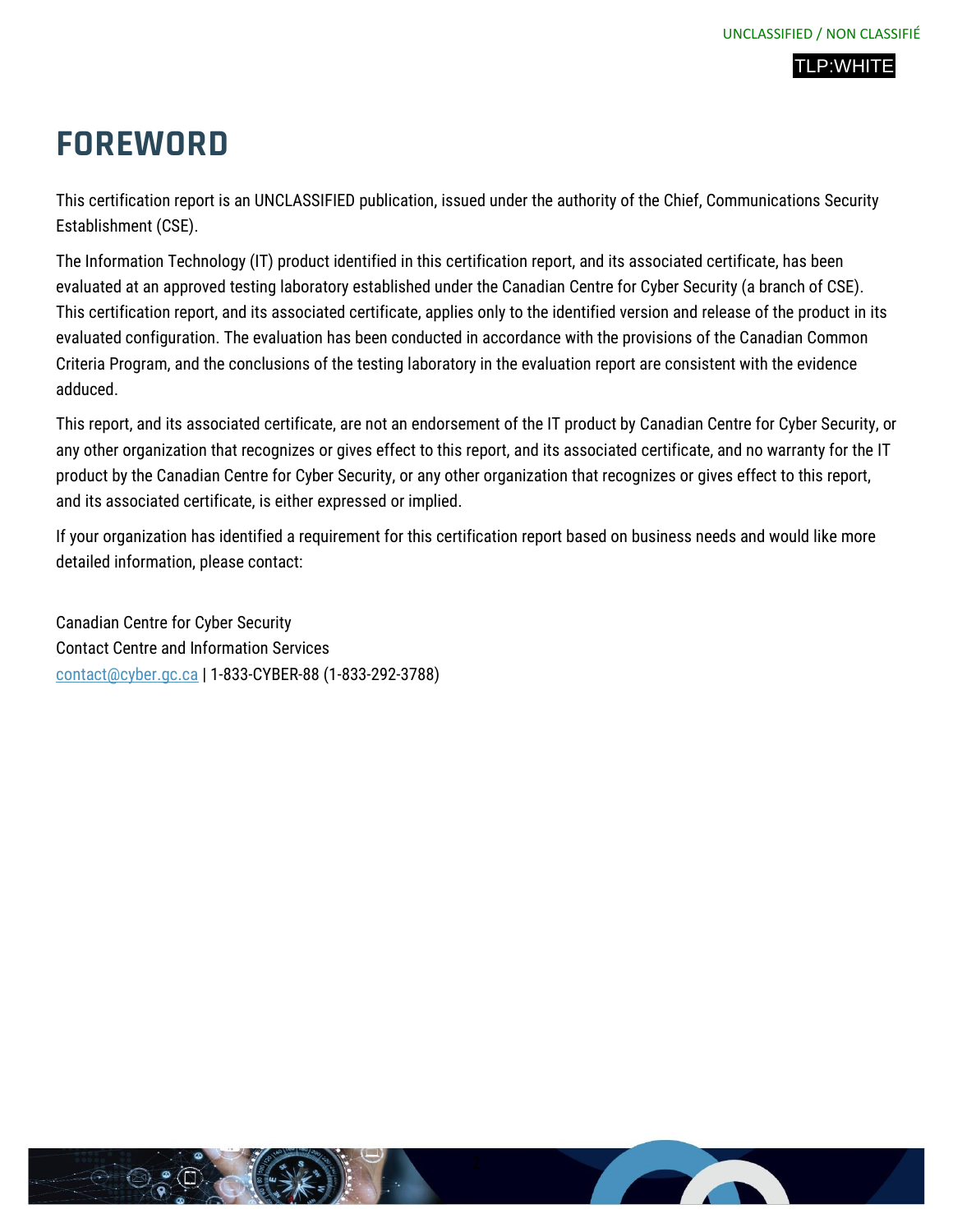## **OVERVIEW**

The Canadian Common Criteria Program provides a third-party evaluation service for determining the trustworthiness of Information Technology (IT) security products. Evaluations are performed by a commercial Common Criteria Testing Laboratory (CCTL) under the oversight of the Certification Body, which is managed by the Canadian Centre for Cyber Security.

A CCTL is a commercial facility that has been approved by the Certification Body to perform Common Criteria evaluations; a significant requirement for such approval is accreditation to the requirements of ISO/IEC 17025, the General Requirements for the Competence of Testing and Calibration Laboratories.

By awarding a Common Criteria certificate, the Certification Body asserts that the product complies with the security requirements specified in the associated security target. A security target is a requirements specification document that defines the scope of the evaluation activities. The consumer of certified IT products should review the security target, in addition to this certification report, in order to gain an understanding of any assumptions made during the evaluation, the IT product's intended environment, the evaluated security functionality, and the testing and analysis conducted by the CCTL.

The certification report, certificate of product evaluation and security target are posted to the Common Criteria portal (the official website of the International Common Criteria Program).

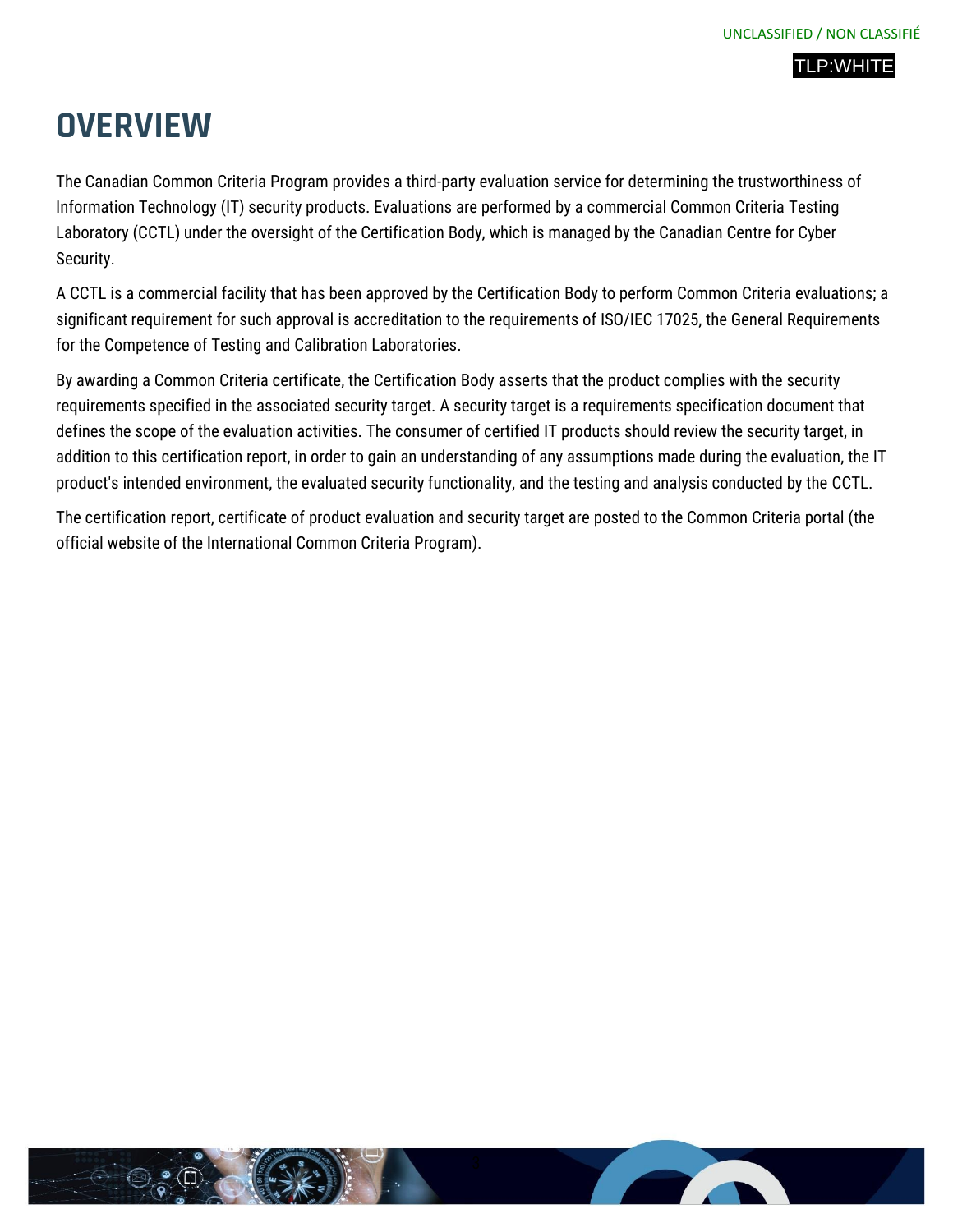## **TABLE OF CONTENTS**

| 1                       |       |  |
|-------------------------|-------|--|
|                         | 1.1   |  |
|                         | 1.2   |  |
|                         | 1.3   |  |
| 2 <sup>2</sup>          |       |  |
|                         | 2.1   |  |
| 3                       |       |  |
|                         | 3.1   |  |
|                         | 3.2   |  |
| $\overline{\mathbf{4}}$ |       |  |
|                         | 4.1   |  |
| $5\phantom{.0}$         |       |  |
|                         | 5.1   |  |
|                         | 5.2   |  |
|                         | 5.3   |  |
| 6                       |       |  |
|                         | 6.1   |  |
|                         | 6.2   |  |
|                         | 6.3   |  |
|                         | 6.3.1 |  |
|                         | 6.4   |  |
|                         | 6.4.1 |  |
| $\overline{7}$          |       |  |
|                         | 7.1   |  |
| 8                       |       |  |
|                         | 8.1   |  |

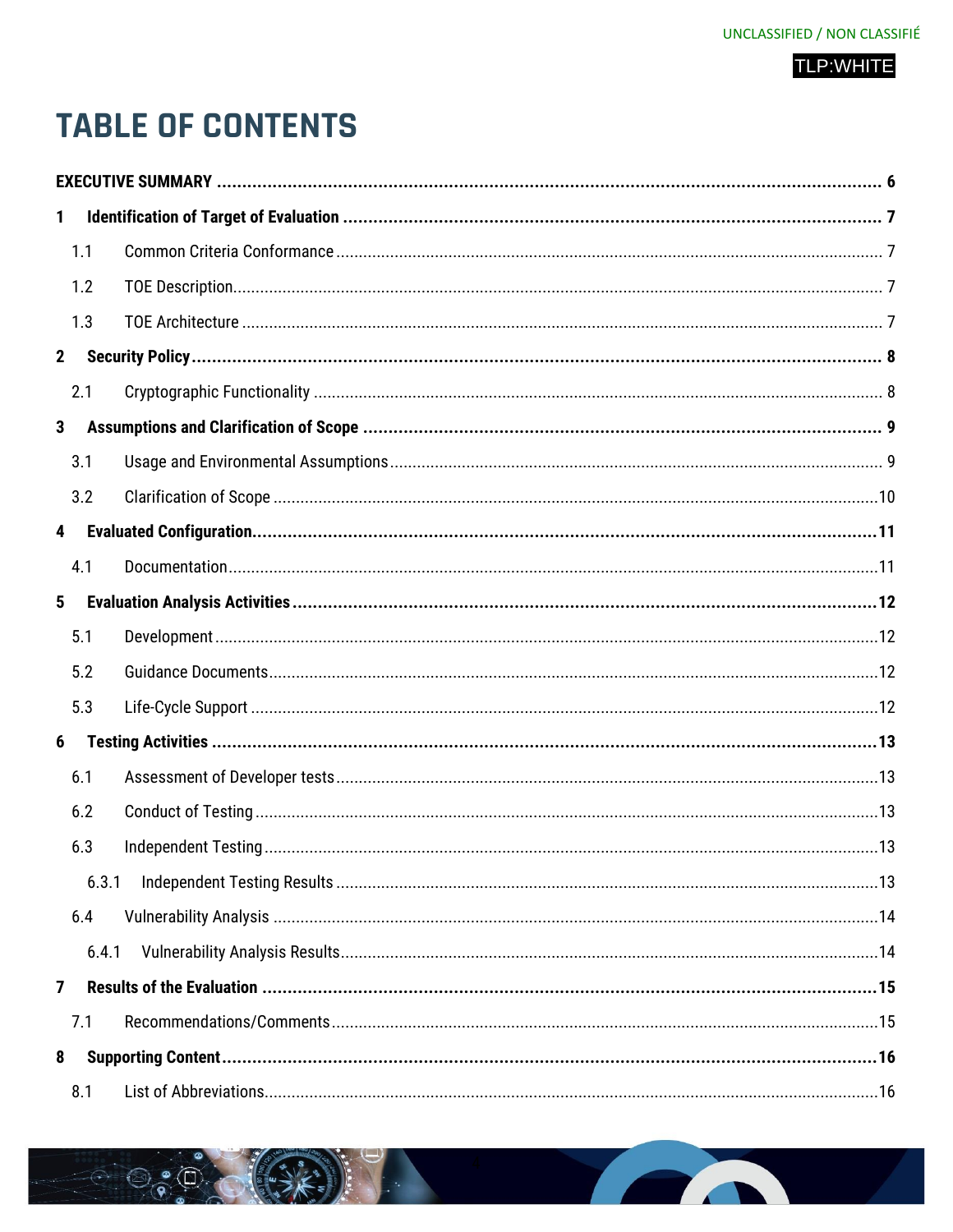| <b>TLP:WHITE</b> |  |  |  |  |
|------------------|--|--|--|--|
|                  |  |  |  |  |
|                  |  |  |  |  |
|                  |  |  |  |  |

|--|--|--|

## **LIST OF FIGURES**

| $-$ | мF<br>. |  |
|-----|---------|--|
|     |         |  |

## **LIST OF TABLES**

| Table 1: | TOE Identification.              |  |
|----------|----------------------------------|--|
| Table 2: | Cryptographic Implementation(s). |  |

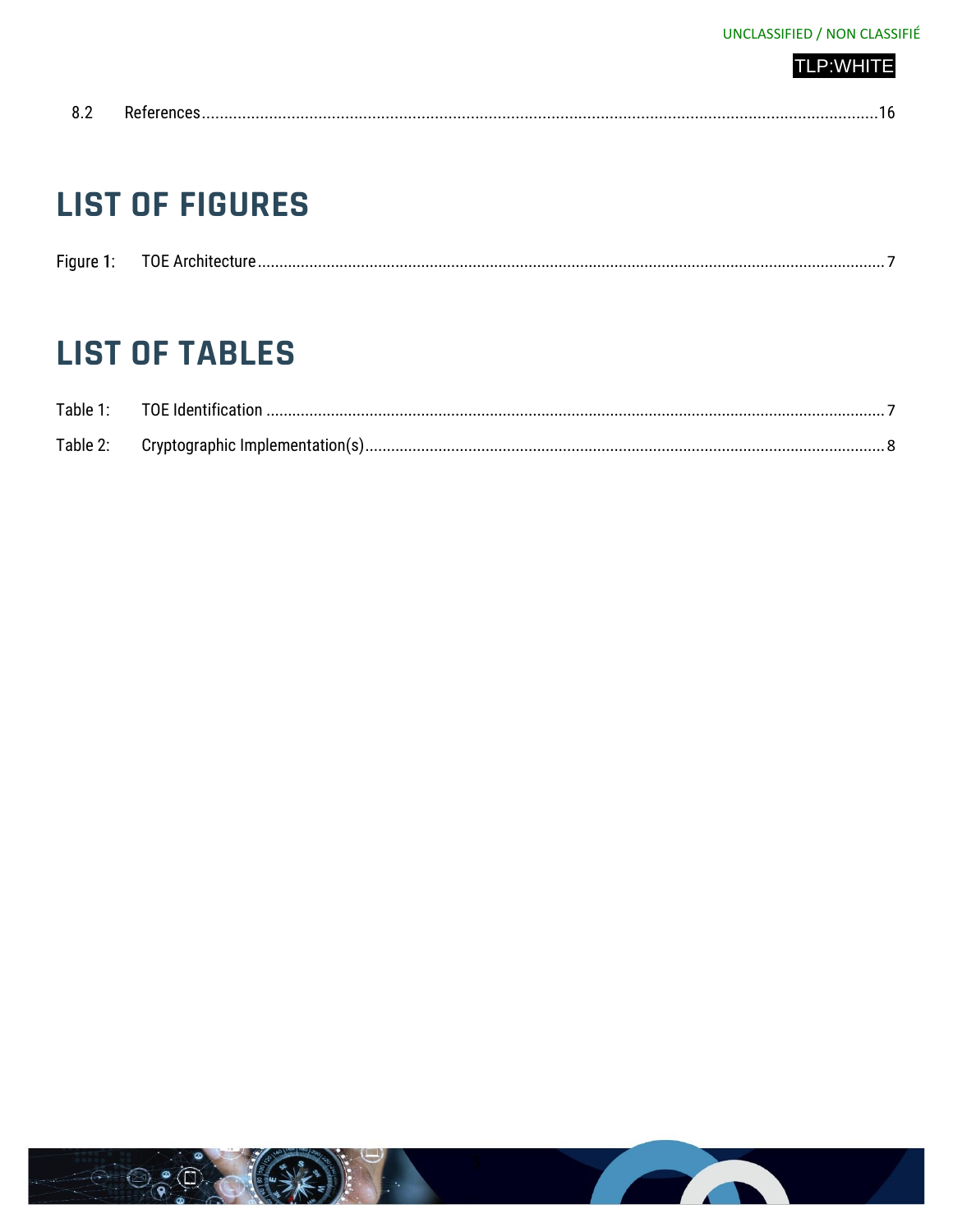## <span id="page-5-0"></span>EXECUTIVE SUMMARY

**Trend Micro Deep Security 20** (hereafter referred to as the Target of Evaluation, or TOE), from **Trend Micro Inc.** , was the subject of this Common Criteria evaluation. A description of the TOE can be found in Section 1.2. The results of this evaluation demonstrate that the TOE meets the requirements of the conformance claim listed in Section 1.1 for the evaluated security functionality.

Lightship Security is the CCTL that conducted the evaluation. This evaluation was completed on 31 May 2022 and was carried out in accordance with the rules of the Canadian Common Criteria Program.

The scope of the evaluation is defined by the Security Target, which identifies assumptions made during the evaluation, the intended environment for the TOE, and the security functional/assurance requirements. Consumers are advised to verify that their operating environment is consistent with that specified in the security target, and to give due consideration to the comments, observations, and recommendations in this Certification Report.

The Canadian Centre for Cyber Security, as the Certification Body, declares that this evaluation meets all the conditions of the Arrangement on the Recognition of Common Criteria Certificates and that the product is listed on the Certified Products list (CPL) for the Canadian Common Criteria Program and the Common Criteria portal (the official website of the International Common Criteria Program).



**The Company of the Company**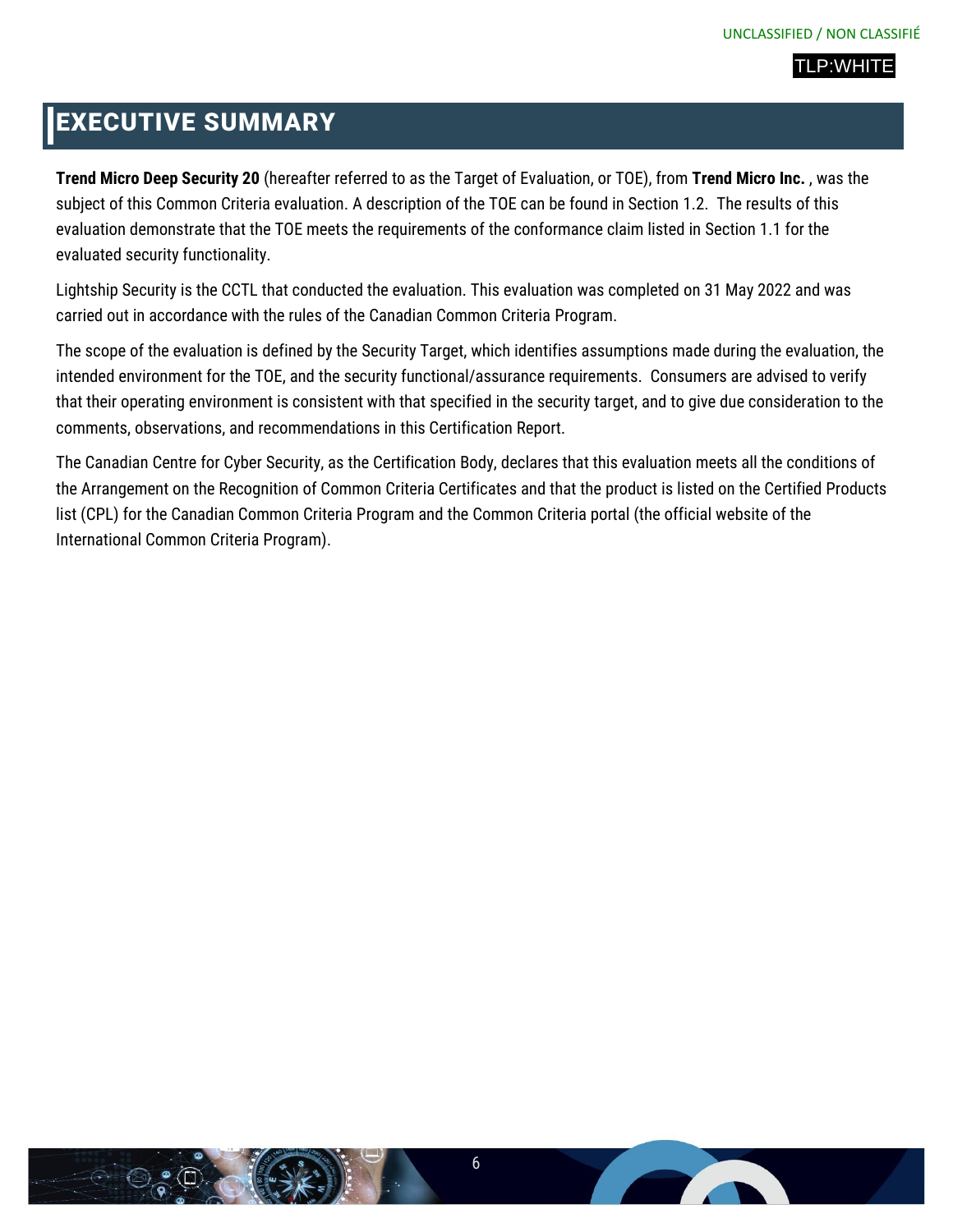## <span id="page-6-0"></span>1 IDENTIFICATION OF TARGET OF EVALUATION

<span id="page-6-5"></span>The Target of Evaluation (TOE) is identified as follows:

| Table 1: |  | <b>TOE Identification</b> |
|----------|--|---------------------------|
|----------|--|---------------------------|

| <b>TOE Name and Version</b> | Trend Micro Deep Security 20 |
|-----------------------------|------------------------------|
| <b>Developer</b>            | Trend Micro Inc.             |

#### <span id="page-6-1"></span>1.1 COMMON CRITERIA CONFORMANCE

The evaluation was conducted using the Common Methodology for Information Technology Security Evaluation, Version 3.1 Revision 5, for conformance to the Common Criteria for Information Technology Security Evaluation, Version 3.1 Revision 5.

The TOE claims the following conformance:

EAL 2+ (ALC\_FLR.1)

## <span id="page-6-2"></span>1.2 TOE DESCRIPTION

Trend Micro Deep Security is a software intrusion detection and prevention software system that protects customers' IT system servers and applications. This solution can identify suspicious activity and behavior and take proactive or preventive measures to ensure the security of the machines on which it is deployed. The TOE boundary includes the Deep Security Manager, Deep Security Agent(s) with or without Relay enabled and the Deep Security Virtual Appliance.

#### <span id="page-6-3"></span>1.3 TOE ARCHITECTURE

A diagram of the TOE architecture is as follows:



#### **Figure 1: TOE Architecture**

<span id="page-6-4"></span>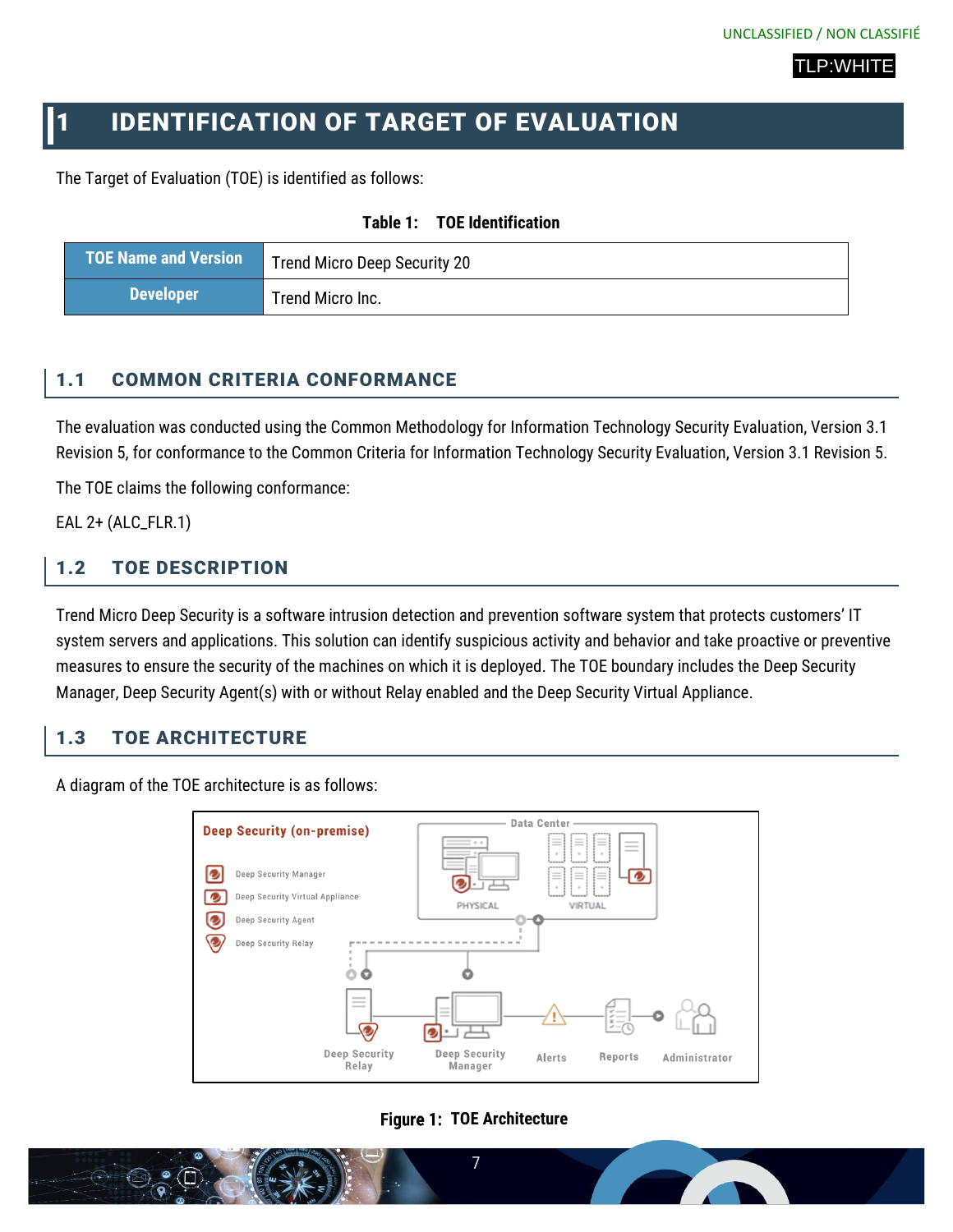## <span id="page-7-0"></span>**2 SECURITY POLICY**

The TOE implements and enforces policies pertaining to the following security functionality:

- **O** Security Audit
- **O** Identification and Authentication
- **O** Security Management
- **O** Protection of TSF
- **O** Cryptographic Support
- **O** Intrusion Detection
- **O** Anti-Virus
- **O** Application Control Actions
- **O** Trusted Path/Channels

Complete details of the security functional requirements (SFRs) can be found in the Security Target (ST) referenced in section 8.2.

## <span id="page-7-1"></span>2.1 CRYPTOGRAPHIC FUNCTIONALITY

<span id="page-7-2"></span>The following cryptographic implementations have been evaluated by the CAVP and are used by the TOE:

#### **Table 2: Cryptographic Implementation(s)**

| <b>Cryptographic Algorithms/Implementations</b> | <b>Certificate Number</b>                              |
|-------------------------------------------------|--------------------------------------------------------|
| Trend Micro Java Crypto Module Engine v1.0      | A1983                                                  |
| Trend Micro Cryptographic Module Engine v1.0    | A1987                                                  |
| CryptoComply Server Engine v2.1                 | AES 5650, SHS 4531, RSA 3040,<br>ECDSA 1524, HMAC 3764 |
| CryptoComply Server Engine v2.2                 | AES 4750, SHS 3893, RSA 2594,<br>ECDSA 1185, HMAC 3164 |

**Contract Contract Contract Contract**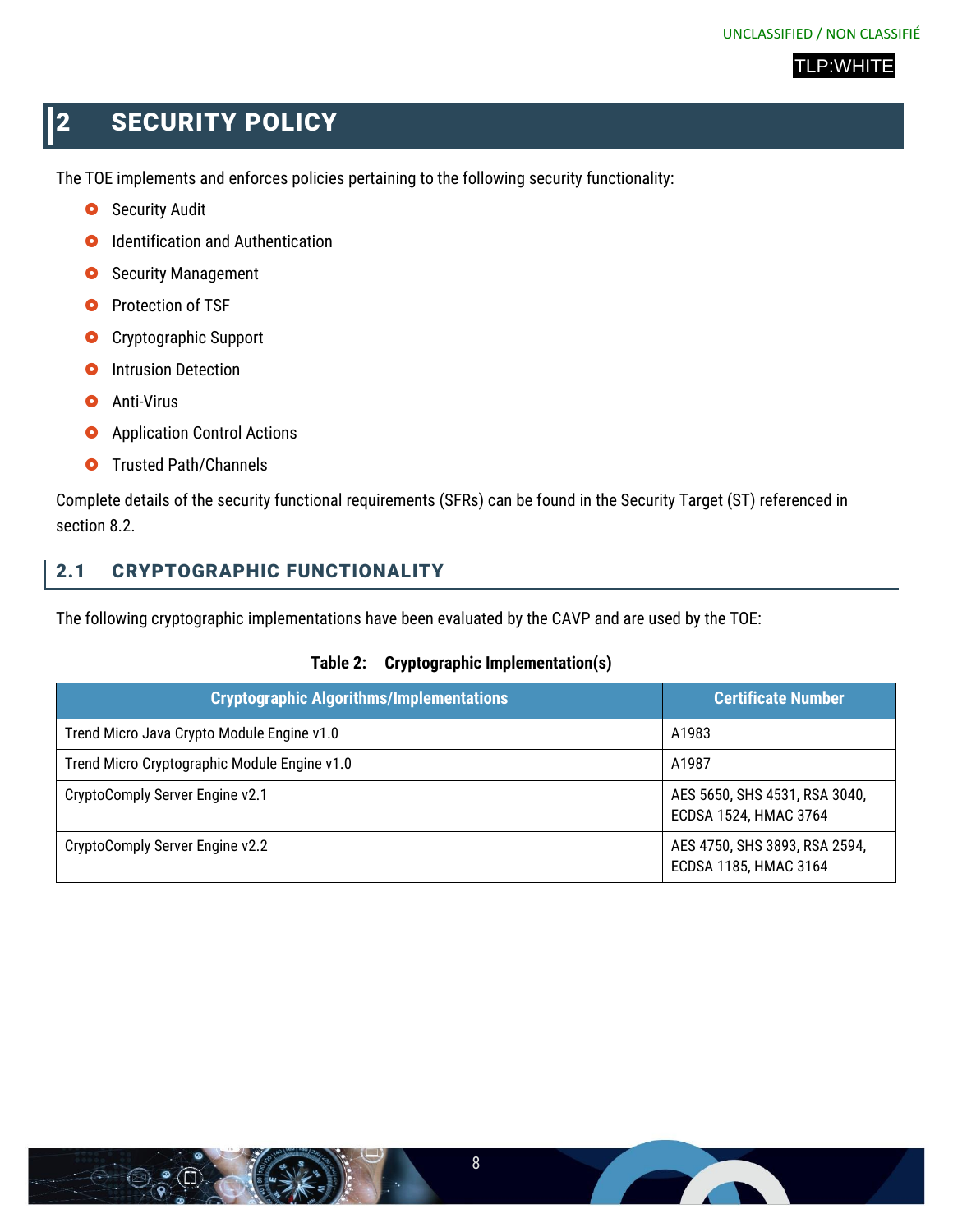## <span id="page-8-0"></span>3 ASSUMPTIONS AND CLARIFICATION OF SCOPE

Consumers of the TOE should consider assumptions about usage and environmental settings as requirements for the product's installation and its operating environment. This will ensure the proper and secure operation of the TOE.

### <span id="page-8-1"></span>3.1 USAGE AND ENVIRONMENTAL ASSUMPTIONS

The following assumptions are made regarding the use and deployment of the TOE:

- **O** The TOE has access to all the IT System data it needs to perform its functions.
- **O** The TOE will be managed in a manner that allows it to appropriately address changes in the IT System the TOE monitors.
- **O** The TOE is appropriately scalable to the IT System the TOE monitors.
- **O** The TOE hardware and software critical to security policy enforcement will be protected from unauthorized physical modification.
- **O** The processing resources of the TOE will be located within controlled access facilities, which will prevent unauthorized physical access. Physical access to the Deep Security Manager component of the TOE is typically restricted on the premises of the company that owns and administers that component. For IT System computers being protected by the TOE, it is assumed that they are physically protected in a manner appropriate to the security risk and defined usage of each computer.
- **O** There will be one or more competent individuals assigned to manage the TOE and the security of the information it contains.
- **O** The authorized administrators are not careless, wilfully negligent, or hostile, and will follow and abide by the instructions provided by the TOE documentation.
- **O** The TOE can only be accessed by authorized users.

**The Company of the Company**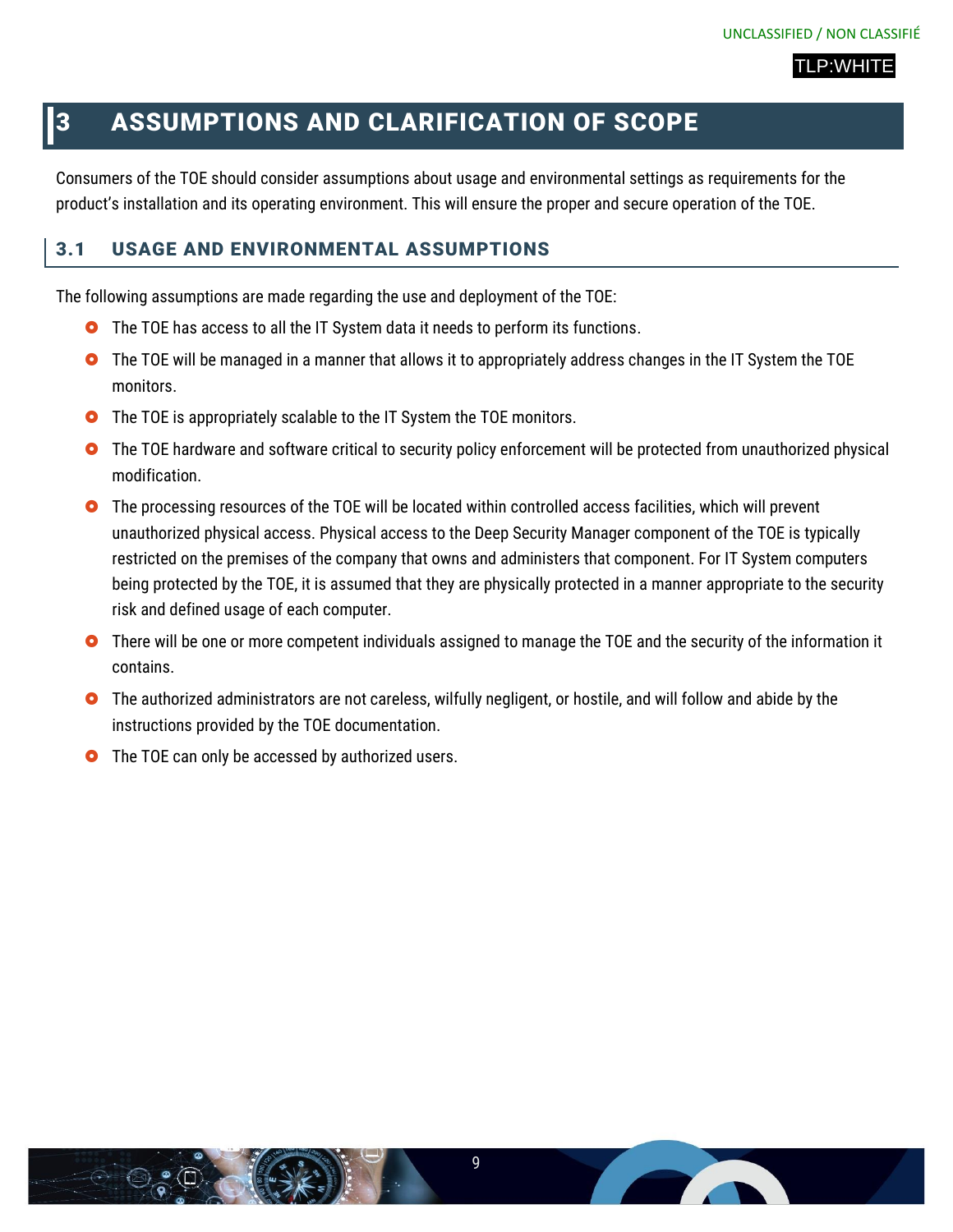#### <span id="page-9-0"></span>3.2 CLARIFICATION OF SCOPE

The following features of the TOE are excluded in the Common Criteria Evaluated Configuration of the TOE:

- Command Line Interface to Deep Security Agent (for installation and troubleshooting). Administrators can configure Agent self-protection using the Deep Security Manager that prevents unauthorized use of the dsa\_control command.
- **O** Legacy SOAP Application Programming Interface to the Deep Security Manager (disabled by default) and Status Monitoring APIs (disabled by default). This interface has been deprecated and no new features will be added to it.
- **O** Command Line Interface to Deep Security Manager (for installation, initial configuration, and troubleshooting). Use of this interface in a Common Criteria environment is described in the Common Criteria Configuration Guide.
- Console Access to Deep Security Virtual Appliance (for installation and troubleshooting only)
- **O** Shift-jis encoding is not supported on agent servers.
- MFA and SAML authentication services are provided by the IT environment, their service providers are outside the scope of this evaluation.
- **O** The Multi-Tenancy feature allows the administrator to create independent instances of Deep Security within their enterprise for individual departments or lines of business within their organization. Multi-tenancy is not tested in this Common Criteria evaluation.

**The Contract of Contract Street**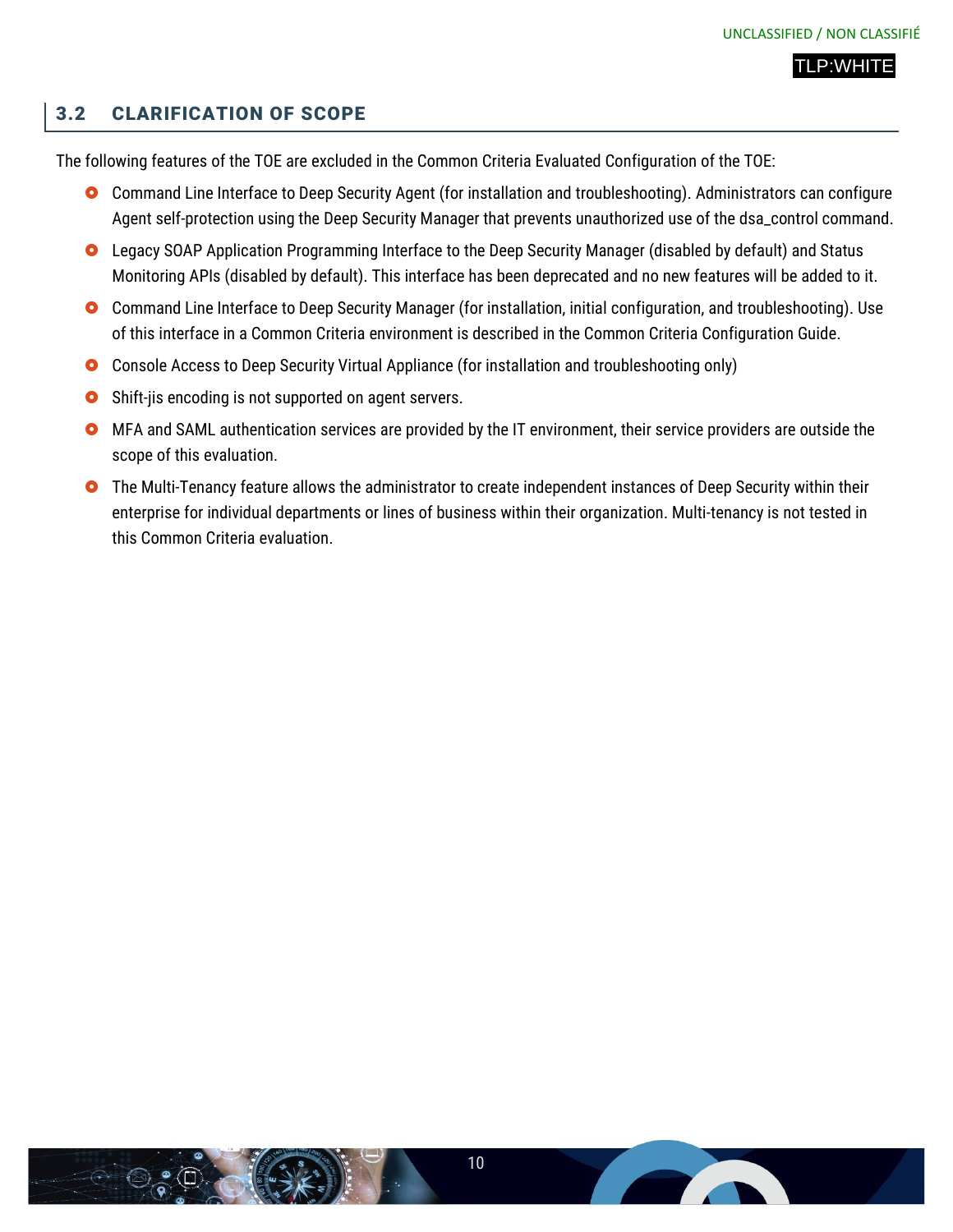## <span id="page-10-0"></span>**4 EVALUATED CONFIGURATION**

The evaluated configuration for the TOE comprises:

| <b>TOE Software/Firmware</b> | Deep Security Manager version 20.0.344<br>o                            |
|------------------------------|------------------------------------------------------------------------|
|                              | Deep Security Windows Agent version 20.0.0-3288<br>O                   |
|                              | Deep Security RHEL Agent version 20.0.0-3288<br>О                      |
|                              | Deep Security Virtual Appliance installed software version 20.0.0-3288 |
| <b>Environmental Support</b> | Deep Security Manager                                                  |
|                              | <b>Windows Server 2019</b>                                             |
|                              | Microsoft SQL Server 2019<br>O                                         |
|                              | Deep Security Agent                                                    |
|                              | Windows Server 2019 or                                                 |
|                              | Linux Red Hat Enterprise Edition 7<br>$\bullet$                        |
|                              | Deep Security Virtual Appliance                                        |
|                              | VMware vCenter 7.0 with ESXi 7.0<br>О                                  |
|                              | VMware Tools 10.0.6 (or newer)<br>О                                    |
|                              | VMware vShield Endpoint Security Build 15817270                        |

## <span id="page-10-1"></span>4.1 DOCUMENTATION

The following documents are provided to the consumer to assist in the configuration and installation of the TOE:

- a) The Deep Security 20 Common Criteria Configuration Guide, Document Number APEM209012/200622, 4/11/2021
- b) [The Deep Security 20 On-premise Administration Guide](https://help.deepsecurity.trendmicro.com/20_0/on-premise/welcome.html)
- c) [Deep Security Agent 20 Linux Kernel Support](http://files.trendmicro.com/documentation/guides/deep_security/Kernel%20Support/20.0/Deep_Security_20_0_kernels_EN.html)
- d) [Deep Security 20 Supported features by Platform Guide](https://help.deepsecurity.trendmicro.com/20_0/on-premise/supported-features-by-platform.html?Highlight=supported%20features%20by%20platform)

**The Contract of Contract of Contract of Contract of Contract of Contract of Contract of Contract o**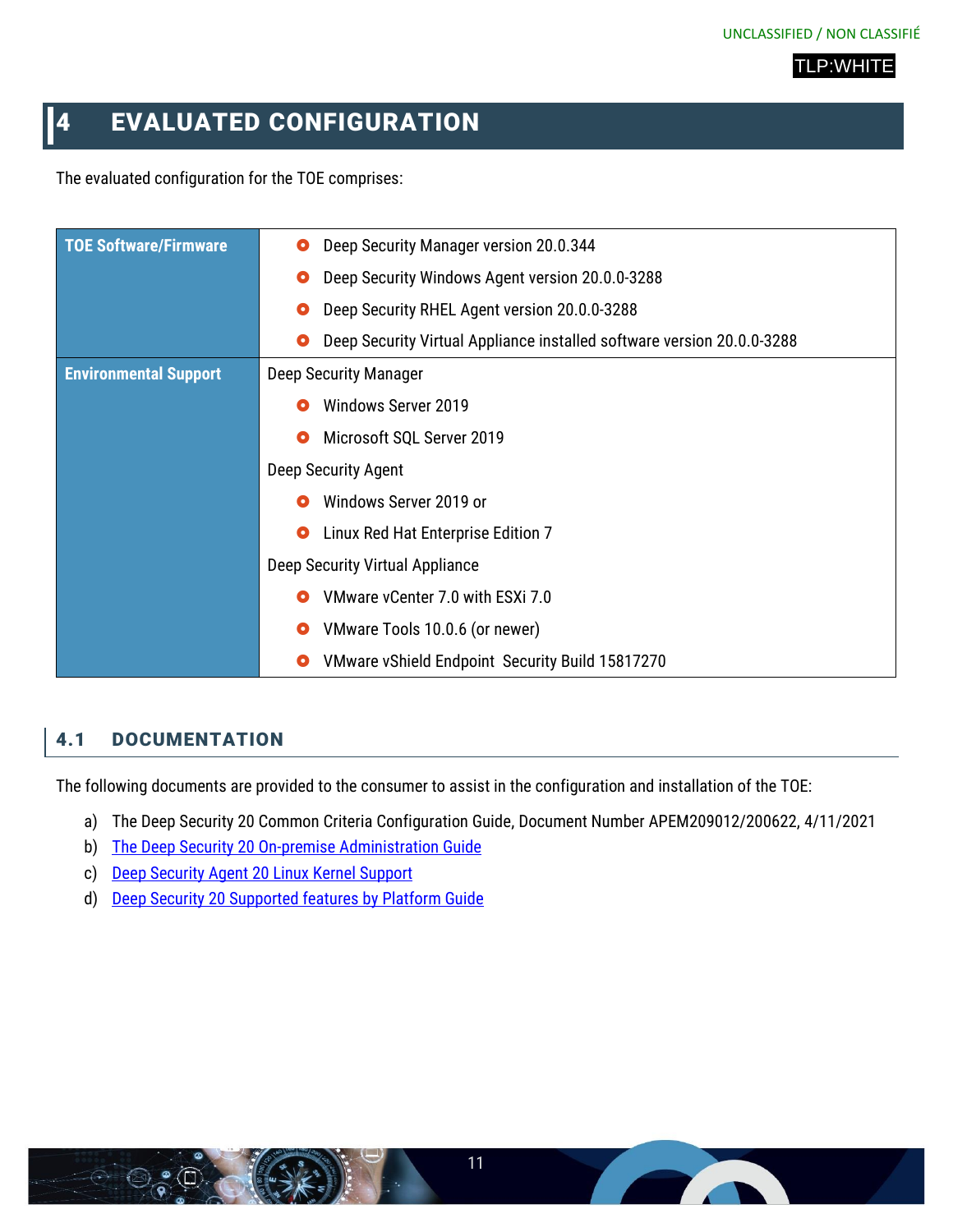## <span id="page-11-0"></span>5 EVALUATION ANALYSIS ACTIVITIES

The evaluation analysis activities involved a structured evaluation of the TOE. Documentation and process dealing with Development, Guidance Documents, and Life-Cycle Support were evaluated.

## <span id="page-11-1"></span>5.1 DEVELOPMENT

The evaluators analyzed the documentation provided by the vendor; they determined that the design completely and accurately describes the TOE security functionality (TSF) interfaces and how the TSF implements the security functional requirements. The evaluators determined that the initialization process is secure, that the security functions are protected against tamper and bypass, and that security domains are maintained.

## <span id="page-11-2"></span>5.2 GUIDANCE DOCUMENTS

The evaluators examined the TOE preparative user guidance and operational user guidance and determined that it sufficiently and unambiguously describes how to securely transform the TOE into its evaluated configuration and how to use and administer the product. The evaluators examined and tested the preparative and operational guidance and determined that they are complete and sufficiently detailed to result in a secure configuration.

Section 4.1 provides details on the guidance documents.

## <span id="page-11-3"></span>5.3 LIFE-CYCLE SUPPORT

An analysis of the TOE configuration management system and associated documentation was performed. The evaluators found that the TOE configuration items were clearly marked.

The evaluators examined the delivery documentation and determined that it described all the procedures required to maintain the integrity of the TOE during distribution to the consumer.

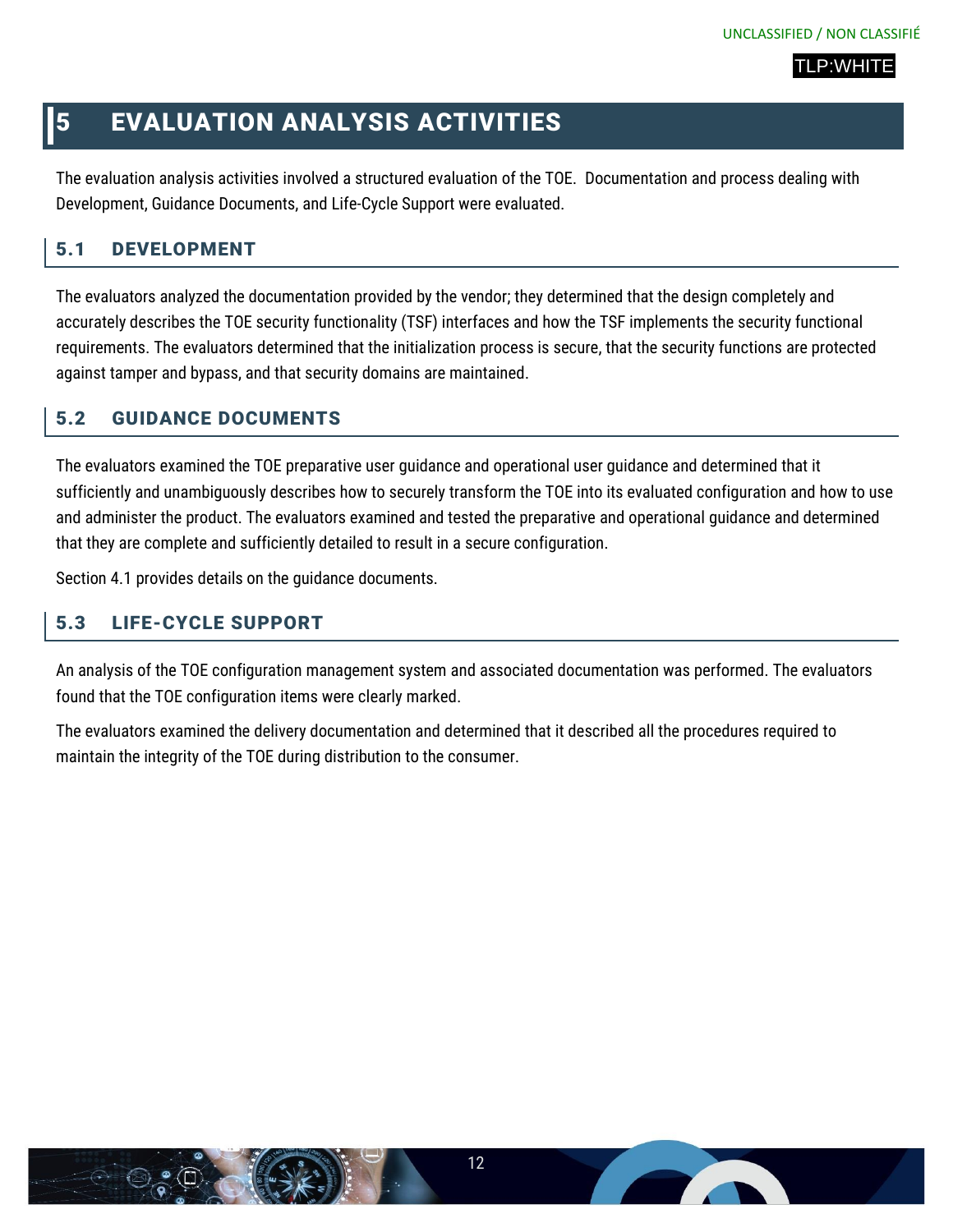## <span id="page-12-0"></span>6 TESTING ACTIVITIES

Testing consists of the following three steps: assessing developer tests, performing independent tests, and performing a vulnerability analysis.

## <span id="page-12-1"></span>6.1 ASSESSMENT OF DEVELOPER TESTS

The evaluators verified that the developer has met their testing responsibilities by examining their test evidence, and reviewing their test results, as documented in the Evaluation Test Report (ETR). The correspondence between the tests identified in the developer's test documentation and the functional specification was complete.

## <span id="page-12-2"></span>6.2 CONDUCT OF TESTING

The TOE was subjected to a comprehensive suite of formally documented, independent functional and penetration tests. The detailed testing activities, including configurations, procedures, test cases, expected results and observed results are documented in a separate Test Results document.

## <span id="page-12-3"></span>6.3 INDEPENDENT TESTING

During this evaluation, the evaluator developed independent functional & penetration tests by examining design and guidance documentation.

All testing was planned and documented to a sufficient level of detail to allow repeatability of the testing procedures and results. The following testing activities were performed:

- a. Repeat of Developer's Tests: The evaluator repeated a subset of the developer's tests
- b. Verification of Cryptographic Implementation: The evaluator verified the presence of the claimed cryptographic implementations
- c. Anti-virus Engine: The evaluator verified that the anti-virus engine will detect a test anti-virus file; and
- d. Trusted Path/Channel: The evaluator verified the SSL cipher suites used for the communication path/channels.

#### <span id="page-12-4"></span>6.3.1 INDEPENDENT TESTING RESULTS

The developer's tests and the independent tests yielded the expected results, providing assurance that the TOE behaves as specified in its ST and functional specification.

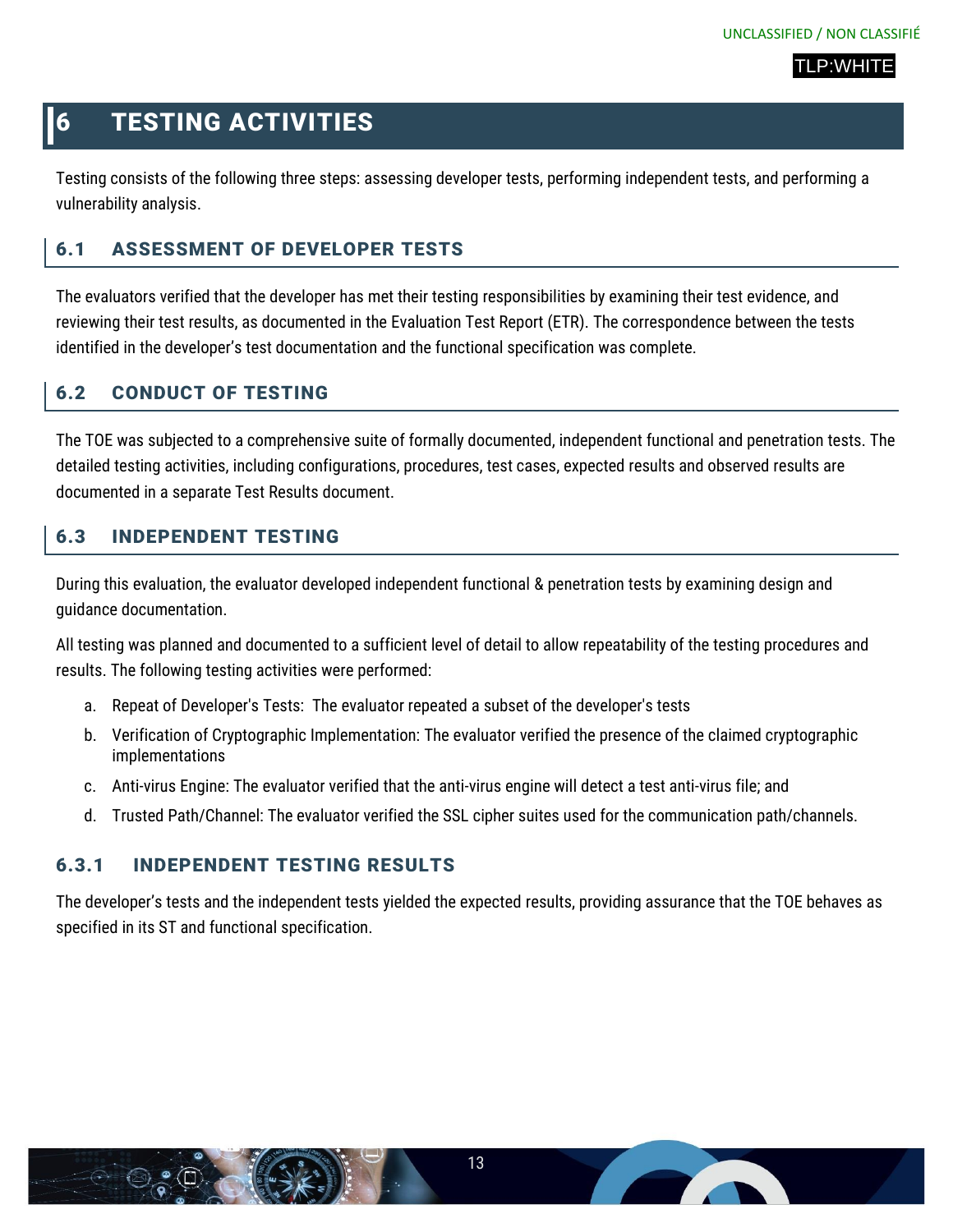## <span id="page-13-0"></span>6.4 VULNERABILITY ANALYSIS

The vulnerability analysis focused on 4 flaw hypotheses.

- **O** Public Vulnerability based (Type 1)
- **O** Technical community sources (Type 2)
- **O** Evaluation team generated (Type 3)
- **O** Tool Generated (Type 4)

The evaluators conducted an independent review of all evaluation evidence, public domain vulnerability databases and technical community sources (Type 1 & 2). Additionally, the evaluators used automated vulnerability scanning tools to discover potential network, platform, and application layer vulnerabilities (Type 4). Based upon this review, the evaluators formulated flaw hypotheses (Type 3), which they used in their vulnerability analysis.

#### Type 1 & 2 searches were conducted on **21 March 2022** and included the following search terms:

| Deep Security 20.0            | Nginx 1.21.0         | OpenSSL 1.0.2za-fips   |
|-------------------------------|----------------------|------------------------|
| Bouncy Castle Java Fips 1.1.0 | Apache Tomcat 8.5.61 | Apache Derby 10.14.2.0 |
| Apache HTTP Client 4.5.10     | Curl 7.79.0          | Zlib 1.2.11            |

Vulnerability searches were conducted using the following sources:

| <b>National Vulnerability Database</b> | <b>Nginx Security Blog</b>               |
|----------------------------------------|------------------------------------------|
| <b>Trend Micro Threat Encyclopedia</b> | <b>OpenSSL Vulnerabilities</b>           |
| <b>Bouncycastle Release notes</b>      | <b>Apache Tomcat 8.x vulnerabilities</b> |
| <b>Google Web search</b>               |                                          |

## <span id="page-13-1"></span>6.4.1 VULNERABILITY ANALYSIS RESULTS

The vulnerability analysis did not uncover any security relevant residual exploitable vulnerabilities in the intended operating environment.

**The Contract of the Contract of the Contract of The Contract of The Contract of The Contract of The Contract o**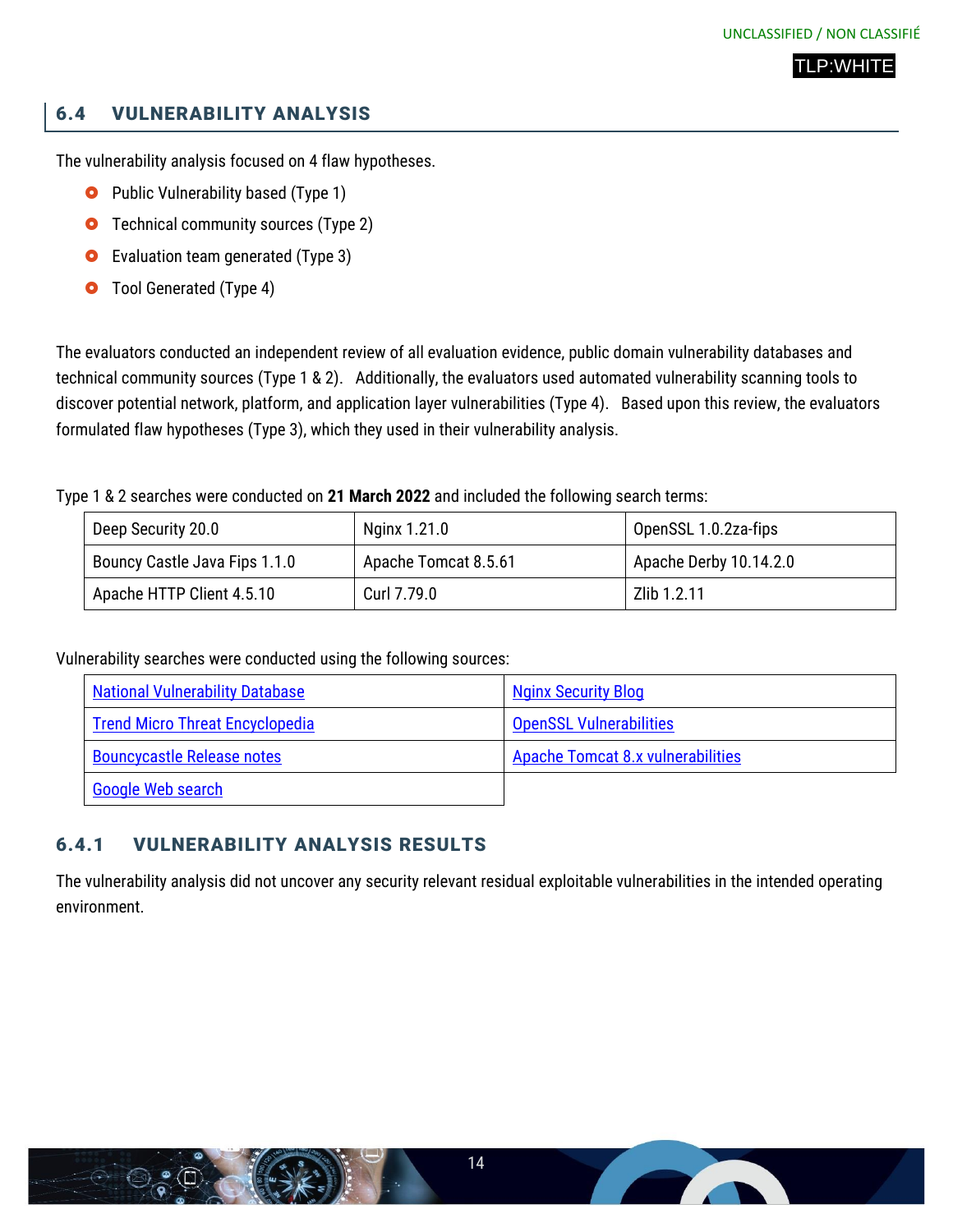## <span id="page-14-0"></span>**7 RESULTS OF THE EVALUATION**

The Information Technology (IT) product identified in this certification report, and its associated certificate, has been evaluated at an approved testing laboratory established under the Canadian Centre for Cyber Security (CCCS). This certification report, and its associated certificate, apply only to the specific version and release of the product in its evaluated configuration.

This evaluation has provided the basis for the conformance claim documented in Table 1. The overall verdict for this evaluation is **PASS**. These results are supported by evidence in the ETR.

## <span id="page-14-1"></span>7.1 RECOMMENDATIONS/COMMENTS

It is recommended that all guidance outlined in Section 4.1 be followed to configure the TOE in the evaluated configuration.

**Contract Contract Contract**